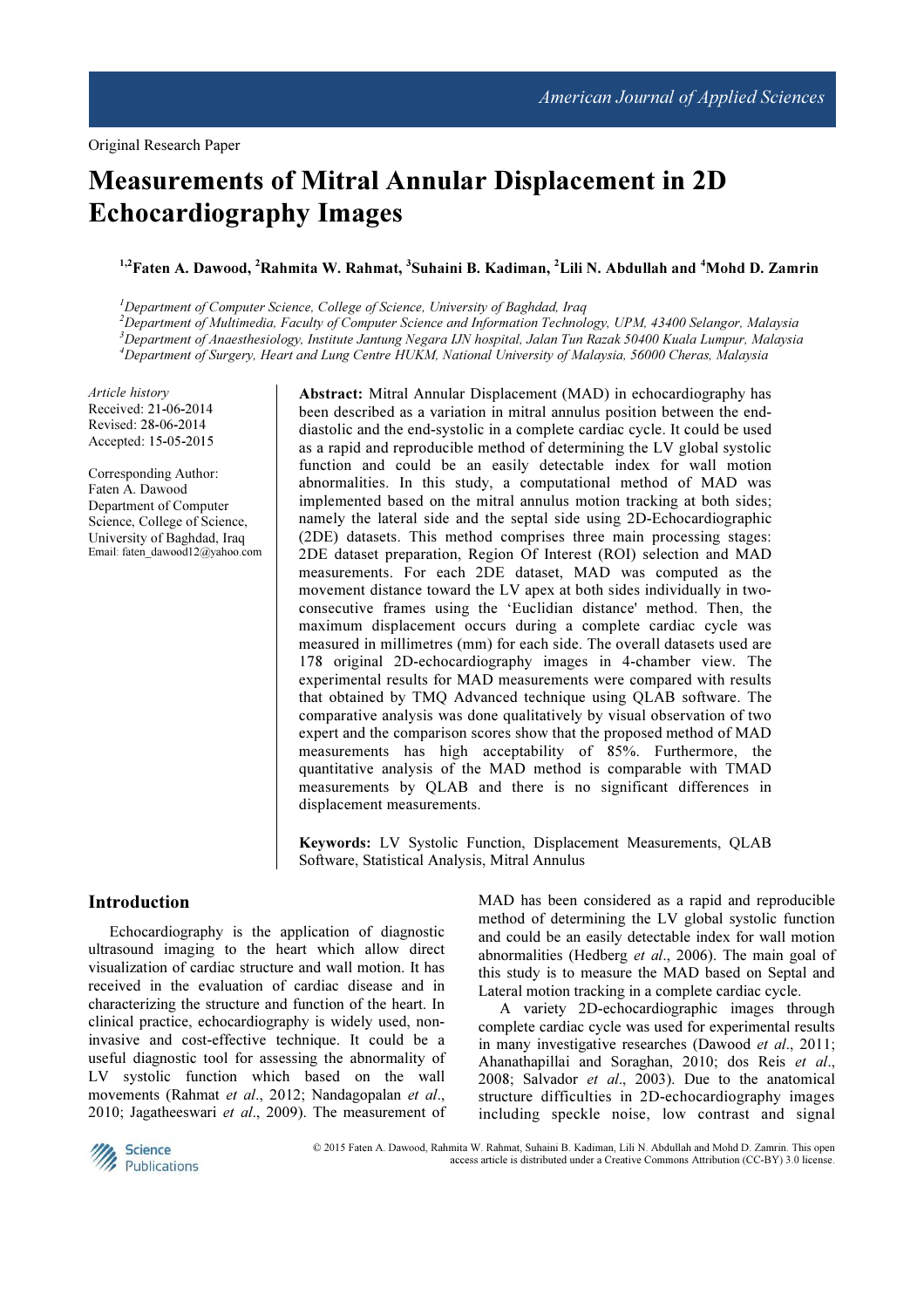dropouts, not all images provided clear tissues of myocardial wall and in some cases, spatial filtering was needed (Sun et al., 2013; Al-Surmi et al., 2013; Dawood et al., 2012; Hoque and Al-Mahfuz, 2011; Ahmed and Nordin, 2011). In the literature, most of the common tracking methods for measuring MAD which depending on the myocardial tissue structure (Storaa et al., 2004; Pan et al., 2001). Measurement of MAD by M-mode echocardiography from apical fourchamber view has been described during recent years as a simple and reliable index for assessment the left ventricular function (Eto et al., 2005; DeCara et al., 2005; Emilsson et al., 2000). MAD was measured using tissue tracking method based on Doppler tissue imaging that allows rapid semi quantitative visual assessment of the systolic distance of tissue motion along the Doppler axis by a graded colour display (Zahid et al., 2013; Ito et al., 2007). On the other hand, two-dimensional echocardiography was performed to evaluate MAD results based on speckle tracking (Black et al., 2013; Buss et al., 2012). Tissue Mitral Annulus Displacement (TMAD) measurements are done by 'TMQ Advanced' technique using QLAB software. Three points are placed by the specialist (i.e., clinical cardiologist) in the first frame; two at septal and lateral leaflets of mitral annulus and third at the apex (Narayanan et al., 2007).

## Materials and Methods

#### 2DE Dataset Preparation

In this study, 2D-echocardiography images obtained with permission from the Malaysian National Heart Institute (IJN). These images were acquired using the 'iE33 Philips' medical machine with QLAB software under the supervision of a Consultant cardiac anesthesiologist. Accordingly, the 2DE dataset acquisition and preparation stage consists of three major steps: Firstly, a matrix array transducer of TEE probe is connected to a capable echocardiography system be used on a normal subject. In the second step, all acquired data is transferred from the 'on-line' medical system directly to the 'off-line' workstation by running the QLAB software. Finally, each 2DE video broken down into its constituent frames according to the frame rate. Each of the frames are saved in the Windows BMP format. The steps in 2DE image dataset collection and preparation that were used in this study are shown in Fig. 1.

# ROI Selection

Three ROI were identified manually in the first frame of 2D echocardiography video by the specialist (clinical cardiologist). The first two ROI were placed at the septal side and the lateral side of the mitral annulus and the third ROI was placed at the apex of LV. To reduce the time-consuming, the desired ROI was cropped from background and saved it in a new small image for processing. Those three ROI in apical four-chamber view are shown in Fig. 2. The selected ROI of Septal and Lateral are individually saved in a new sub-image of 40×40 pixels window size.

#### MAD Measurements

As mentioned earlier, the MAD measurements is a useful method that could be used to determine the global LV systolic function and a reliable index for myocardial wall motion abnormalities. Therefore, for each 2DE image sequences, the movement distance was computed in pixels toward the apex at both the lateral and septal sides individually in two-consecutive frames based on the Euclidian distance method as represented in Fig. 3. The parameter  $P$  refers to the point in frame  $f$  and the parameter  $\vec{P}$  refers to the point in the next frame  $f + 1$ . The x-y coordinates for each labeled point P are saved in two scalars  $xP$  and  $yP$  while the x-y coordinates for each labeled point P are saved in two scalars  $x^{\Box}$  and y Hence, the distance values of two points  $P$  and  $P$  are calculated from Equation 1 and saved in voxel Dt for each two consecutive frames f and  $f+1$  as follows:

$$
D_{ik,i} = \sqrt{(xP_i - x\Box_i) + (yP_i - y\Box_i)^2}
$$
 (1)

Where:

 $k =$  The number of labeled points (Lateral and Septal)  $i =$ The frame number

Then, the movement distance computation will be applied to the next pair-frames and so on until the last frame. Accordingly, for each labeled point, the maximum value of displacement is measured according to the cumulative distances  $Dt$  in pixels for each pairframes through complete cardiac cycle. This displacement value *(Dispt)* is computed as in Equation 2.

$$
Dispk = Max \bigg[ \sum_{i=1}^{n} Dt_{k,i} \bigg] \tag{2}
$$

Where:

 $n =$ The total number of frames

 $k =$ The number of labeled points (Lateral and Septal)

In order to convert the MAD measurements from pixels into millimeters (mm), it is required to know the resolution of image in dot per inch (dpi). For this purpose, a method to compute the input image resolution was proposed using the mathematical calculation based on the depth parameter which used in acquiring 2D-echocardiography images and the standard convertor formula.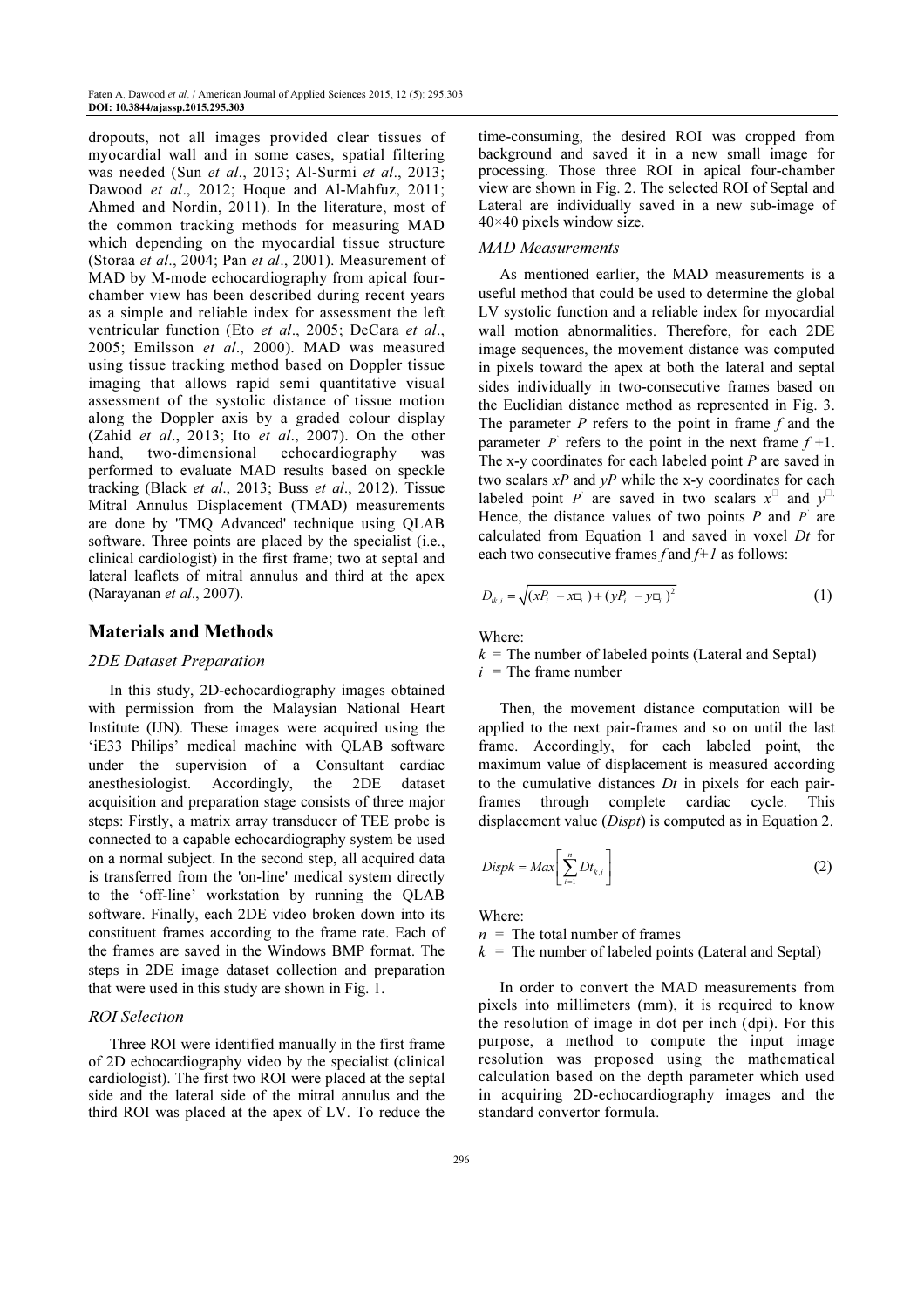

Fig. 1. Three steps of 2DE dataset collection and preparation; step1: 2DE dataset acquisition (a), step2: Dataset transformation (b) and step3: 2DE images preparation (c). Image in (a) adopted from: "National Heart, Lung and Blood Institute", 2012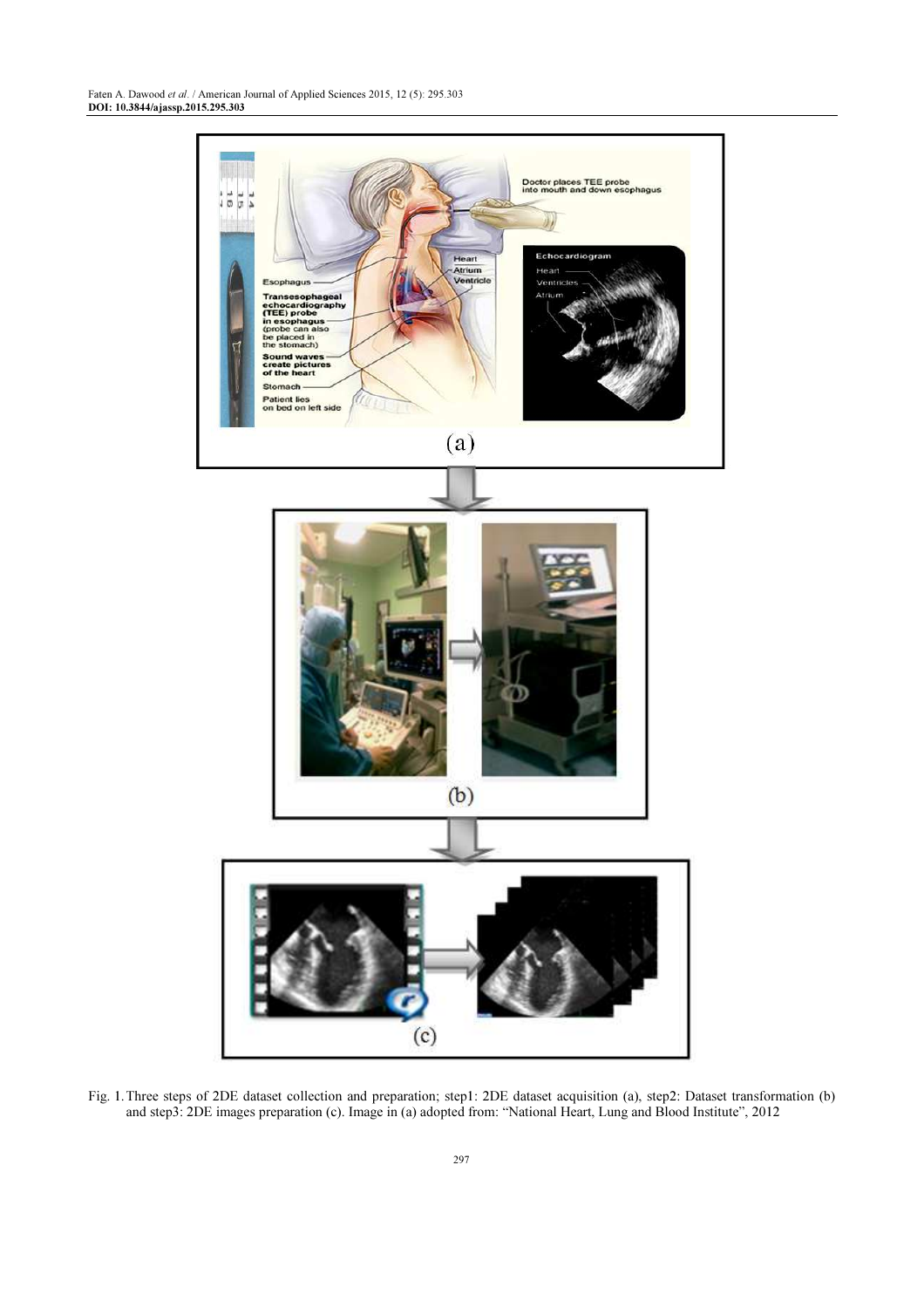

2D echocardiography image

Fig. 2. Example of three ROI selection were manually placed at first frame: (1) The septal side, (2) the lateral side of the mitral annulus and (3) the apex of LV. LV, left ventricle; RV, right ventricle



Fig. 3. The representative example of mitral annular at both sides of Septal and Lateral (a) and the computation of movement distance for each labeled-point in two-consecutive frames (b)



Fig. 4. Experiment of the resolution calculation based on depth parameter used in 2DE image acquisition (a) and the height Y of extracted ROI (b)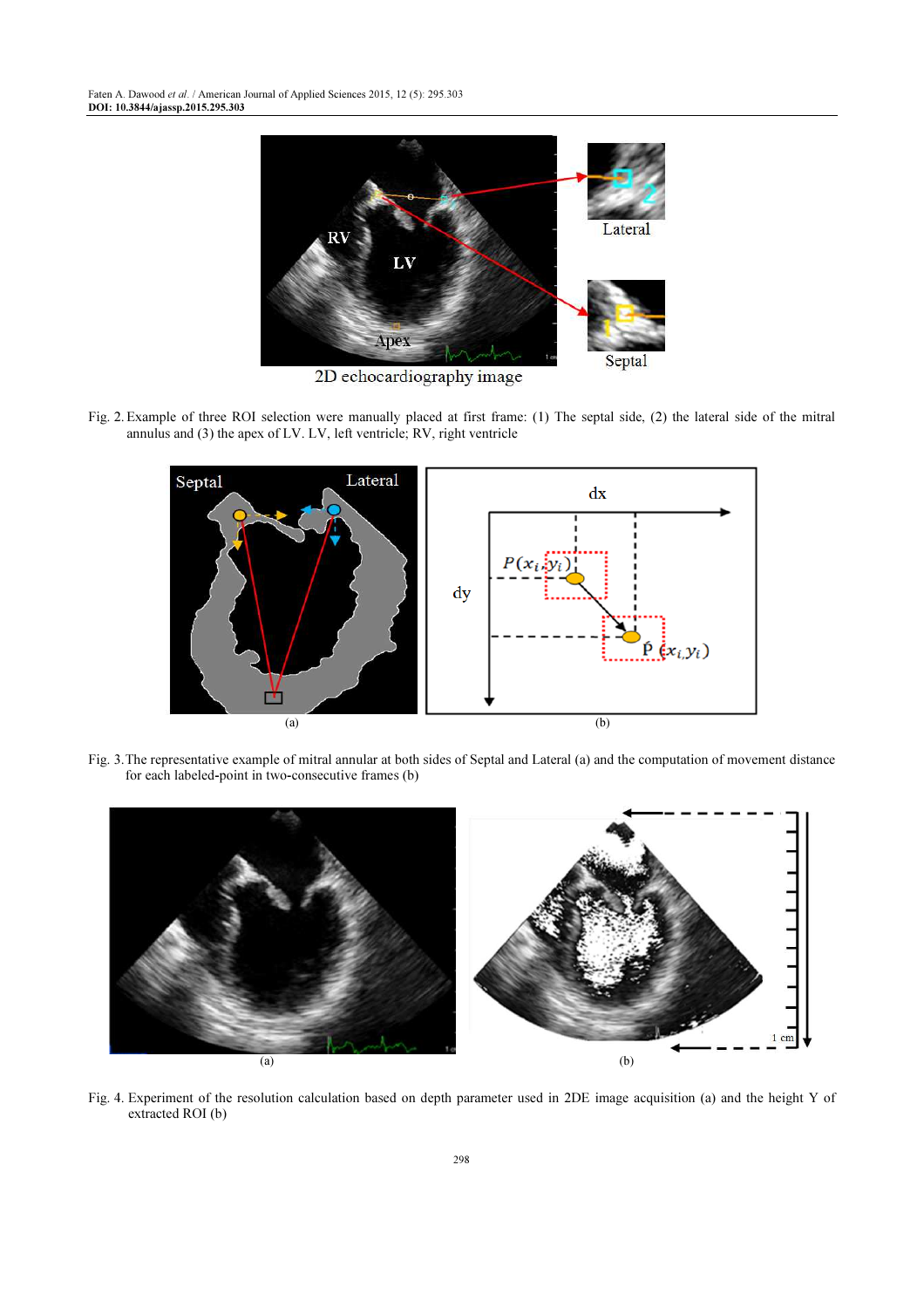In variety of acquired data, the depth parameter (P) is different from one 2DE dataset to another such as the sample illustrated in Fig. 4a and has a depth of 12 cm. Therefore, the proposed method for the resolution calculation in 2DE image comprises from three main steps:

- Step1: Extract the Region Of Interest (ROI) from black background of input image, consider this ROI as the reference object and save it in a new image S of size  $N \times M$  as shown in Fig. 4b.
- Step2: Identify the height (H) of the new image based on Y-axis and then divide it on the depth to calculate the total pixels in each centimeter  $(P_{cm})$ .
- Step3: Compute the image resolution (dpi) according to the standard convertor formula from pixels into centimeter and thus the dpi value can be derived from Equation 3:

$$
d\mathbf{p}i = \frac{(H \ast 2.54)}{(1 + 2.54)}
$$

Where:

 $H =$ The height of image S in pixels

P = The depth parameter used in 2DE dataset acquisition process

Then, the displacement measurements will be converted from pixels into millimeter (mm) by multiplying the  $P_{cm}$  value by 10 and the new values of displacement individually saved in a profile to be used as input parameter for comparison process and statistical analysis.

## Results and Discussion

As mentioned in section 2.1, all 2DE datasets were acquired using a matrix array X2-7t transducer (TEE) which connected to the medical system 'iE33 Philips' at the Malaysian National Heart Institute. To justify the accuracy of the displacement measurements based on the findings of the resolution calculation, the datasets were divided into two groups. The first group (Group1) was used for the proposed method implementation of MAD measurements which contains original 2DE videos of 4 chamber views within a complete cardiac cycle for seven different patients that saved in AVI format. Each video was converted into frames (2DE images) with a total numbers of 178 2DE frames for all datasets. In the second group (Group2), the same seven 2DE videos with tissue mitral annulus displacement TMAD measurements were used to validate the performance of the proposed method via a comparative analysis. TMAD measurements have been done for all datasets using 'TMQ Advanced' technique (Narayanan et al., 2007), where QLAB has been used as a reference to validate the

accuracy of the results by qualitative and quantitative assessment. Three points are marked by the specialist (clinical cardiologist) in the first frame; two at the septal and lateral leaflets of the mitral annulus and the third at the LV apex as shown in Fig. 5.

In the experiments, the Mitral Displacement Annulus (MAD) for lateral and septal points were measured using the proposed method of displacement calculations based on the x-y coordinate of these two points. However, the accuracy of the experimental results depend mostly on how the proposed method successfully measures the MAD at septal side (MAD<sub>s</sub>) and lateral side (MAD<sub>I</sub>) of the LV myocardial wall. The experimental results of MAD measurements using the proposed method have been qualitavely evaluated for all datastes by two experts users; the clinical cardiologist and the cardiac technician. A comparative analysis of MAD measurements were made between the results obtained by the proposed method and the results from QLAB by 'TMQ Advanced' technique. Several examples of the experimental results for mitral annular displacement measurements with Time/curve which obtained from the proposed method and QLAB software respectively are presented in Fig. 6.

The acceptability comparison of our measurements (MAD) against QLAB measurements (TMAD) have been done according to the opinion of two experts, which is represented by a score as shown in Table 1. The experts scores highly depended on the reliability of the representative results by the proposed method. The MAD measurements were implemented for all datasets including Group1 using the proposed method and Group2 by TMQ measurements from QLAB software.

The measurements values of  $MAD<sub>L</sub>$  and  $MAD<sub>S</sub>$  in both methods of Group1 and Group2 are listed in Table 2. For quantitative assessment, the statistical calculations by mean values  $\pm$  standard deviation (Mean  $\pm$  SD) have been done to compare the differences of MAD measurements for each method. The comparative analysis were made between these two groups using Mann-Whitney test for  $MAD<sub>L</sub>$  and  $MAD<sub>S</sub>$  values. The variance in Mean  $\pm$  SD values of MAD<sub>I</sub> and MAD<sub>s</sub> between Group1 and Group2 are presented in Table 3.

Accordingly, the statistical results of the comparison between Group1 and Group2 using the 'Mann-Whitney' test showed no significant differences between displacement measurements for  $\text{MAD}_{\text{L}}$  (P = 0.55) and  $\text{MAD}_{\text{S}}$  (P = 0.61). In Fig. 7, the comparative analysis results of the  $MAD<sub>S</sub>$  and  $MAD<sub>L</sub>$ . measurements are shown. Based on these experiments, both qualitative and quantitative assessments were found the results of Group1 and Group2 to be comparable. Therefore, the proposed method for displacement measurements is justified based on the finding of resolutions calculations and can be considered as an accurate method.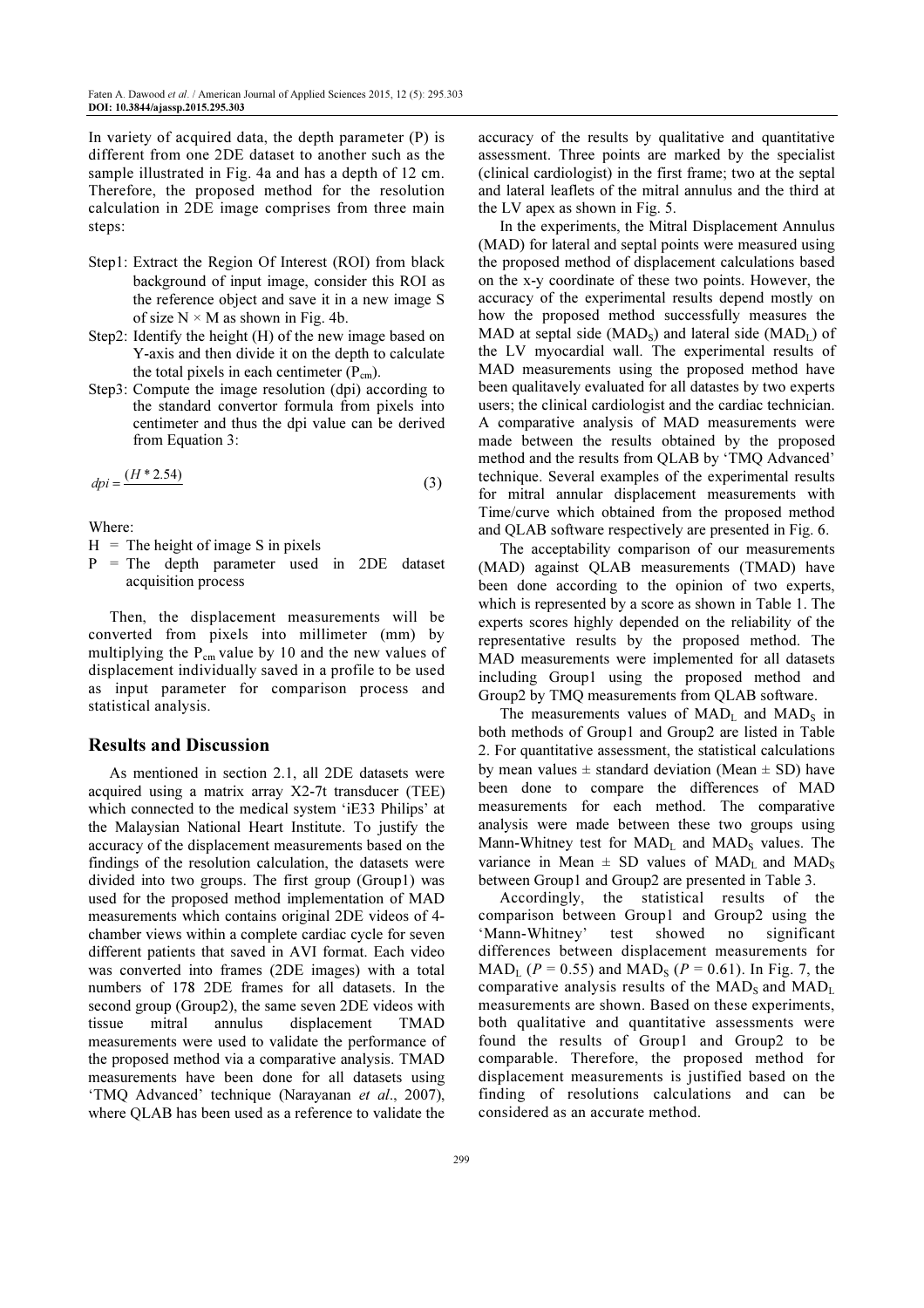

Fig. 5. The results of TMAD measurement using 'TMQ Advanced' technique by QLAB software



Fig. 6. Several examples of the mitral annular displacement measurements with Time/curve in 4-chamber view of 2Dechocardiography images (a-c) using 'TMQ Advanced' technique by QLAB software (d-f) and the proposed method of MAD measurements (g-i)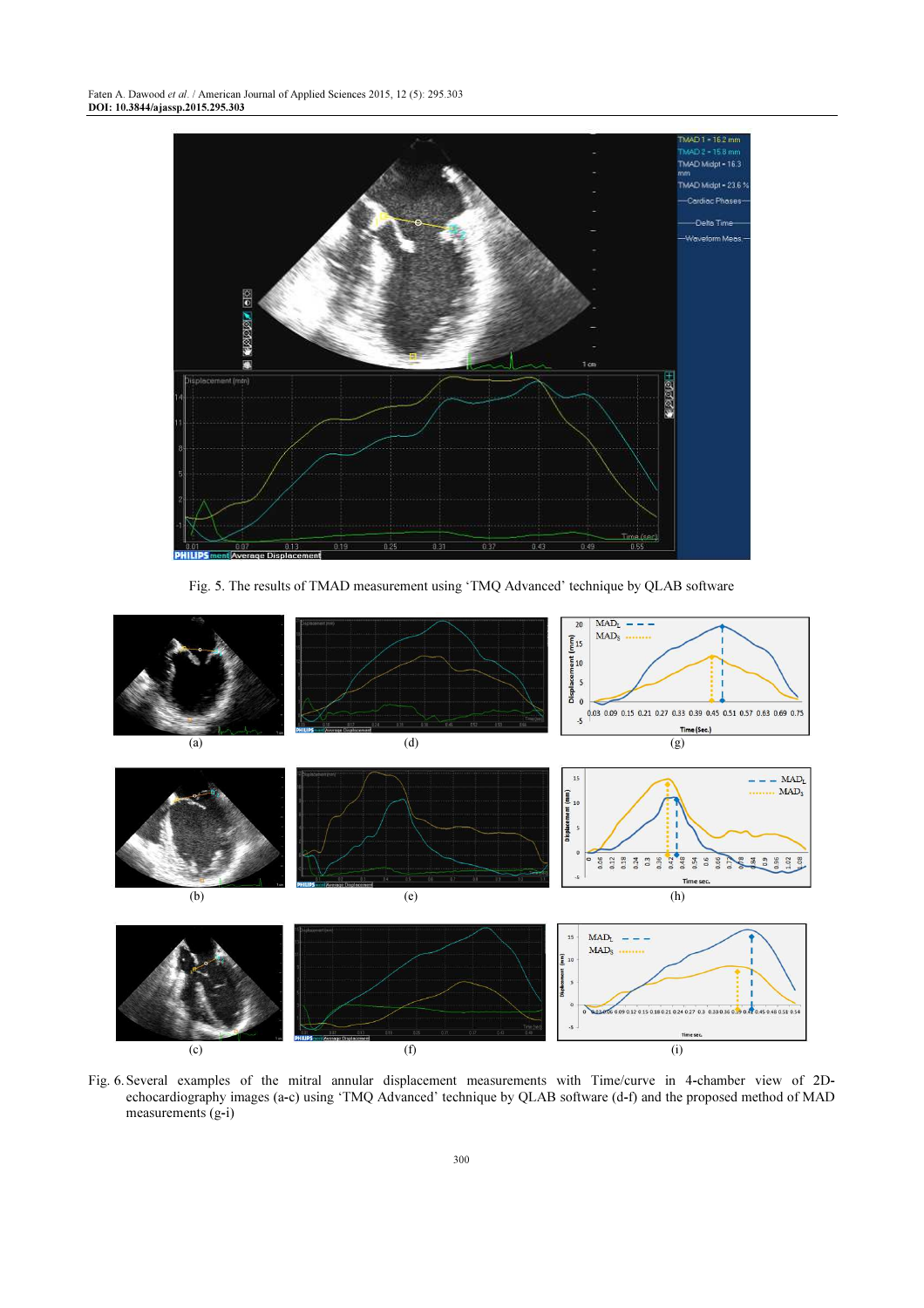Faten A. Dawood et al. / American Journal of Applied Sciences 2015, 12 (5): 295.303 DOI: 10.3844/ajassp.2015.295.303



Fig. 7. The comparative analysis results of MADL (a) and MADS (b) measurements to all datasets using the proposed method and QLAB software

Table 1. The qualitative assessment for MAD measurements by visual observation of two experts with their check mark in black and red colour

|            | <b>Evaluation</b> scores |            |            |
|------------|--------------------------|------------|------------|
| 2DE images |                          |            |            |
| $N = 178$  | Low                      | Acceptable | High       |
| Pt#1       |                          |            | V٦         |
| Pt $#2$    |                          | V          | ٦          |
| Pt $#3$    |                          | $\sqrt{2}$ |            |
| Pt $#4$    |                          |            | $\sqrt{v}$ |
| Pt#5       |                          |            | $\sqrt{2}$ |
| Pt# $6$    |                          |            | $\sqrt{2}$ |
| Pt#7       |                          |            | N١         |

Table 2. The  $MAD<sub>L</sub>$  and  $MAD<sub>s</sub>$  measurement values in millimetres (mm)

|              | Group1                                          |                         | Group <sub>2</sub>               |                         |
|--------------|-------------------------------------------------|-------------------------|----------------------------------|-------------------------|
|              |                                                 |                         |                                  |                         |
| 2DE datasets | $\mathrm{MAD}_{\scriptscriptstyle{\mathrm{I}}}$ | $\text{MAD}_{\text{s}}$ | $\rm MAD_{\scriptscriptstyle T}$ | $\text{MAD}_{\text{s}}$ |
| Pt#1         | 14.5                                            | 14.2                    | 15.8                             | 16.5                    |
| Pt $#2$      | 3.8                                             | 8.4                     | 5.3                              | 10.9                    |
| Pt#3         | 11.0                                            | 14.7                    | 8.0                              | 12.2                    |
| Pt#4         | 16.7                                            | 8.5                     | 15.2                             | 6.7                     |
| Pt#5         | 11.7                                            | 17.3                    | 7.3                              | 12.4                    |
| Pt #6        | 19.7                                            | 12.0                    | 20.6                             | 13.2                    |
| Pt#7         | 19.5                                            | 15.0                    | 13.7                             | 10.3                    |

Table 3. The quantitative assessment for MAD measurements by statistical measurements of Mean ± SD

|                                                   | $12.82 \pm 5.63$ | $13.78 \pm 5.81$<br>$\rm MAD_{I}$ |
|---------------------------------------------------|------------------|-----------------------------------|
| $12.58\pm3.17$<br>$11.73 \pm 2.91$<br>$\rm MAD_S$ |                  |                                   |

# Conclusion

In this study, the main aim is to measure the mitral annular displacement MAD based on Septal and Lateral motion tracking through a complete cardiac cycle in 2Dechocardiography images. In clinical practice, MAD measurement is a reproducible method of determining the LV global systolic function and could be an easily detectable index for wall motion abnormalities. A

computational method of MAD measurements was proposed based on the findings to estimate the image resolution. The comparative analysis of displacement measurements have been done qualitatively and quantitatively between the proposed method of MAD and TMAD measurements by QLAB software. In the context of qualitative assessment, the results clearly demonstrated that the MAD measurements has high acceptability of 85% according to the opinion of two experts by visual observation. Furthermore, the quantitative analysis shows that the MAD measurements method is comparable with TMAD measurements by QLAB and there is no significant differences in displacement measurements.

# Acknowledgement

The authors would like to thank both of Dr. IKA FAIZURA (Clinical cardiologists in National Heart Institute IJN, Malaysia) and Mrs. NORLAILA DANURI (Cardiac Technician, Cardiology Unit, PPUKM hospital) for their useful assistances in evaluate the results of our proposed method by visual observation. Also, special thanks to Mr. MOHD FAIZAL (Seiner Manager, Clinical Research Dept. in IJN) for his assistance and advice in statistical analysis.

#### Author's Contributions

Faten A. Dawood: Designed the research plan and organized the study. Coordinated the overall framework and participated in all experiments, data-analysis as well as contributed to the writing of the manuscript.

Rahmita W. Rahmat: Designed the research plan and organized the study. Participated in all experiments, coordinated the overall framework and contributed to the writing of the manuscript.

Suhaini B. Kadiman: Designed the research plan and organized the study. Participated in all clinical experiments, coordinated the data-acquisition and analysis.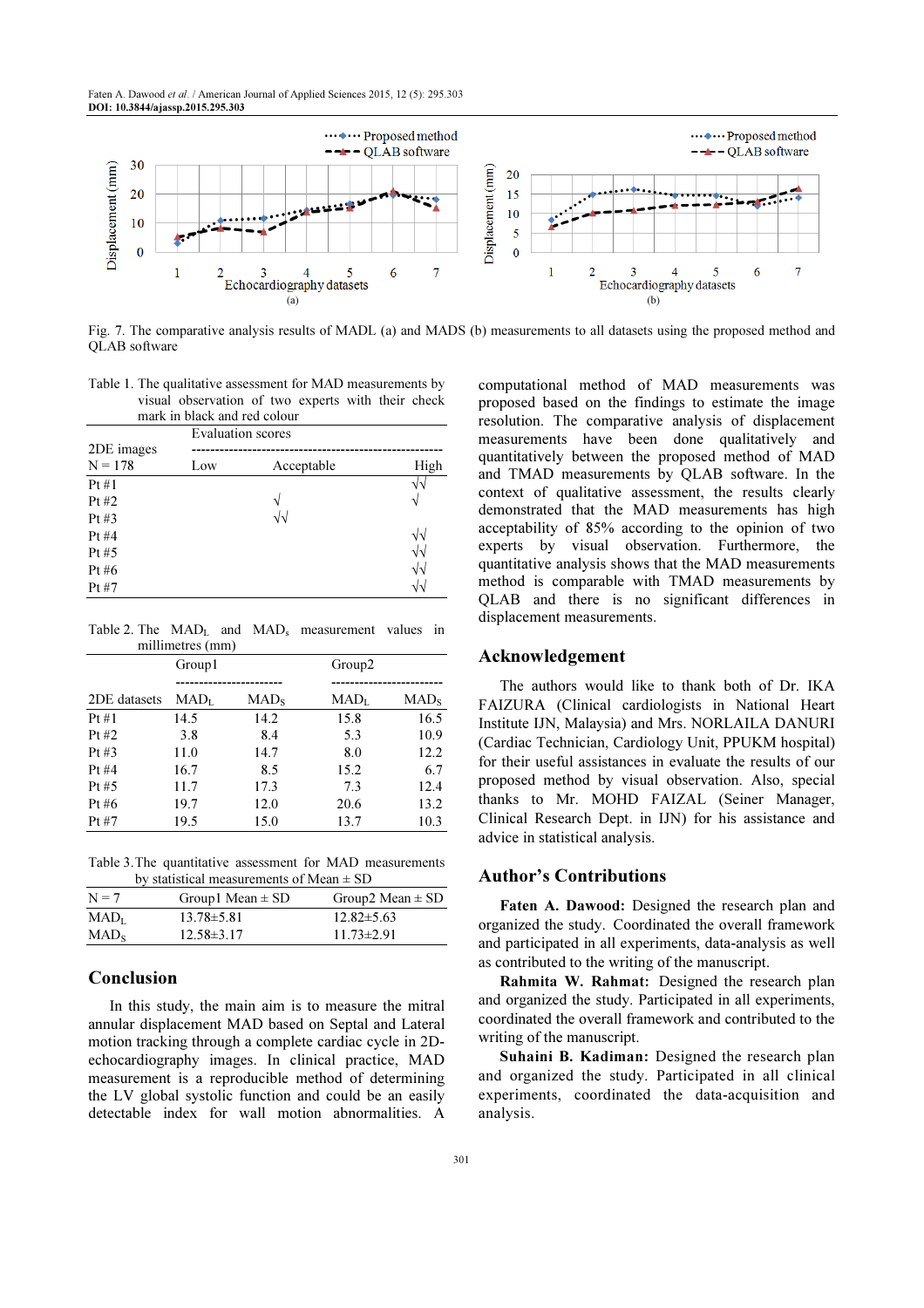Lili N. Abdullah: Participated in the research plan and organized the study. Reviewing the research and participated in the results analysis.

Mohd D. Zamrin: Participated in the research plan. Coordinated in the comparative study of experiments and the results analysis.

# Ethics

This article is original and contains unpublished material. The corresponding author confirms that all of the other authors have read and approved the manuscript and no ethical issues involved.

# References

- Ahanathapillai, V. and J.J. Soraghan, 2010. Myocardial Ischemia Detection Algorithm (MIDA): Automated echocardiography sequence analysis for diagnosis of heart muscle damage. Proceedings of the Computing in Cardiology, Sept. 26-29, IEEE Xplore Press, Belfast, pp: 405-408.
- Ahmed, H.S. and M.J. Nordin, 2011. Improving diagnostic viewing of medical images using enhancement algorithms. J. Comput. Sci., 7: 1831-1838. DOI: 10.3844/jcssp.2011.1831.1838
- Al-Surmi, A., O. Rahmat, R. Wirza, M.Z. Dimon and R. Mahmod et al., 2013. Three dimensional reconstruction of human heart surface from single image-view under different illumination conditions. Am. J. Applied Sci., 10: 669-680. DOI: 10.3844/ajassp.2013.669.680
- Black, D.E., J. Bryant, C. Peebles, K.M. Godfrey and M. Hanson et al., 2013. Tissue motion annular displacement of the mitral valve using twodimensional speckle tracking echocardiography predicts the left ventricular ejection fraction in normal children. Cardiol. Young, 24: 640-648. PMID: 23803408
- Buss, S.J., D. Mereles, M. Emami, G. Korosoglou and J.H. Riffel et al., 2012. Rapid assessment of longitudinal systolic left ventricular function using speckle tracking of the mitral annulus. Clinical Res. Cardiol., 101: 273-280. PMID: 22139127
- Dawood, F.A., R.W. Rahmat, S.B. Kadiman, L.N. Abdullah and M.D. Zamrin, 2012. Effect comparison of speckle noise reduction filters on 2D-Echocardigraphic images. World Acad. Sci. Eng. Technol., 69: 425-430.
- Dawood, F.A.A., R.W. Rahmat, M.Z. Dimon, L. Nurliyana and S.B. Kadiman, 2011. Automatic boundary detection of wall motion in twodimensional echocardiography images. J. Comput. Sci., 7: 1261-1266. DOI: 10.3844/jcssp.2011.1261.1266
- DeCara, J.M., E. Toledo, I.S. Salgo, G. Lammertin and L. Weinert et al., 2005. Evaluation of left ventricular systolic function using automated angle-independent motion tracking of mitral annular displacement. J. Am. Society Echocardiogr., 18: 1266-1269. PMID: 16376753
- dos Reis, M.D.C., A.F. da Rocha, D.F. Vasconcelos, B.L. Espinoza and F.A.d.O. Nascimento et al., 2008. Semi-automatic detection of the left ventricular border. Proceedings of the 30th Annual International Conference of the IEEE Engineering in Medicine and Biology Society, Aug. 20-25, IEEE Xplore Press, Vancouver, BC, pp: 218-221. DOI: 10.1109/IEMBS.2008.4649129
- Emilsson, K., M. Alam and B. Wandt, 2000. The relation between mitral annulus motion and ejection fraction: A nonlinear function. J. Am. Society Echocardiogr., 13: 896-901. PMID: 11029713
- Eto, M., K. Toba, M. Akishita, K. Kozaki and To. Watanabe et al., 2005. Impact of blood pressure variability on cardiovascular events in elderly patients with hypertension. Hypertension Res., 28: 1-7. DOI: 10.1291/hypres.28.1
- Hedberg, P., T. Jonason, I. Lönnberg, G. Nilsson and K. Pehrsson et al., 2006. Mitral annulus motion as a predictor of mortality in a community-based sample of 75-year-old men and women. J. Am. Society Echocardiogr., 19: 88-94. PMID: 16423675
- Hoque, M.R. and M. Rashed-al-Mahfuz, 2011. A new approach in spatial filtering to reduce speckle noise. Int. J. Soft Comput. Eng., 1: 29-32.
- Ito, K., M. Noma, M. Mohri, K. Abe and U. Yamamoto et al., 2007. Mitral annulus displacement measured by tissue-tracking method with Doppler-tissue images is a useful marker of the severity of heart failure. J. Cardiol., 50: 159-166. PMID: 17941191
- Jagatheeswari, P., S. Suresh Kumar and M. Rajaram, 2009. Contrast enhancement for medical images based on histogram equalization followed by median filter.
- Nandagopalan, S., B. Adiga, C. Dhanalakshmi and N. Deepak, 2010. Automatic segmentation and ventricular border detection of 2D echocardiographic images combining k-means clustering and active contour model. Proceedings of the Second International Conference on Computer and Network Technology, Apr. 23-25, IEEE Xplore Press, Bangkok, pp: 447-451. DOI: 10.1109/ICCNT.2010.110
- Narayanan, A., J.C. Hill and G.P. Aurigemma, 2007. Tissue mitral annular displacement-a novel descriptor of global left ventricular function. Radcliffe Cardiology.